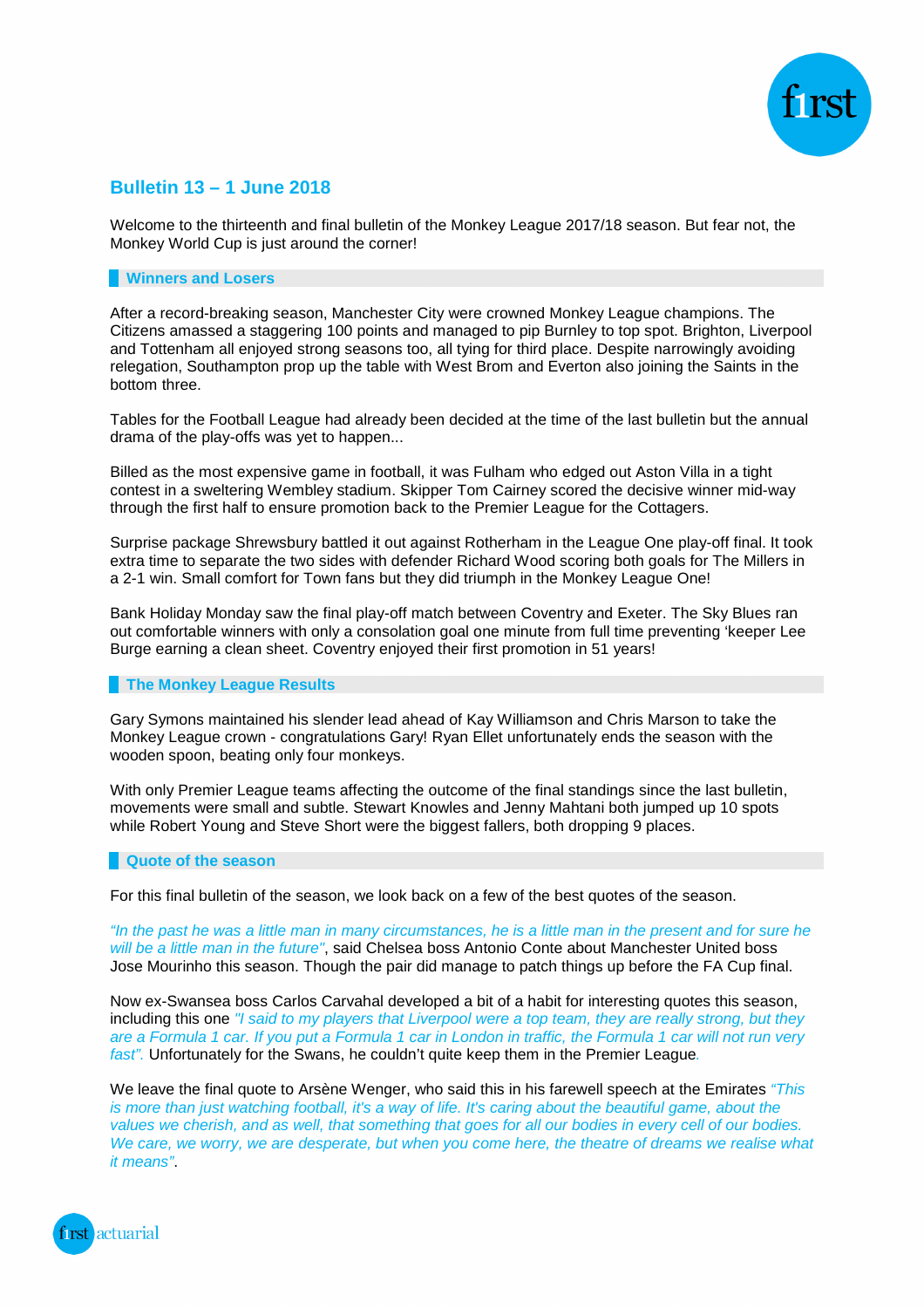

# **News in Brief**

Liverpool very nearly conquered all of Europe again but on this occasion, Real Madrid proved too strong in a final that saw Los Blancos collect their 13<sup>th</sup> European Cup/Champions League in a 3-1 win. Super sub Gareth Bale scored an overhead kick that will go down as one of the great Champions League goals.

A reference to Monkey League regular Roger Arnold who after the last bulletin, informed us of who now holds the record for being the longest serving manager, following Arsène Wenger's resignation. It is in fact the manager of Roger's team Folkestone Invicta who ply their trade in the Bostock Premier League. Manager Neil Cugley has held the reigns there for 21 years!

Now the domestic seasons are over, attention turns to Russia for the eagerly anticipated World Cup that kicks off on June 14th. As usual, we will be sending out a predictor scoresheet, which will be available to complete from our website: https://www.firstactuarial.co.uk/InfoCentre/MonkeyLeague

## **Question of the Week**

Last time, we asked who were the only two players to represent England during the 1980s, 1990s and 2000s?

We had a number of responses to this question, including two correct answers from Stu Briely and one correct answer from Dale Walmsley. The players were David Seaman and Tony Adams.

This week getting into the World Cup spirit, we want to know who has played in the most World Cup matches?

## **Neil Kennedy**

| <b>Position</b> | <b>Name</b>           | <b>Monkeys beaten</b> | <b>Points</b> |
|-----------------|-----------------------|-----------------------|---------------|
| 1               | <b>Gary Symons</b>    | 999                   | 354.4         |
| 2               | <b>Kay Williamson</b> | 997                   | 338.2         |
| 3               | <b>Chris Marson</b>   | 995                   | 320.2         |
| 4               | <b>Simon Redfern</b>  | 978                   | 278.3         |
| 5               | <b>Reuben Pereira</b> | 976                   | 276.0         |
| 6               | <b>Bill Hibbard</b>   | 973                   | 270.3         |
| 7               | <b>John Small</b>     | 973                   | 268.2         |
| 8               | <b>Claire Hibbard</b> | 973                   | 266.6         |
| 9               | <b>James Smith</b>    | 966                   | 260.3         |
| 10              | <b>Colin Freeman</b>  | 959                   | 252.7         |
| 11              | <b>Steve Houghton</b> | 957                   | 250.8         |
| 12              | Angela England        | 947                   | 246.4         |
| 13              | <b>Phil McEvoy</b>    | 940                   | 242.2         |
| 14              | Tejas Dholakia        | 924                   | 230.8         |
| 15              | <b>Paul Landreth</b>  | 923                   | 230.4         |
| 16              | <b>Andrew Britton</b> | 918                   | 227.9         |
| 17              | <b>Nicole Dobson</b>  | 916                   | 223.9         |
| 18              | <b>Sam Mullock</b>    | 916                   | 223.9         |
| 19              | <b>Paul Devine</b>    | 911                   | 221.4         |
| 20              | Stephen Moorse        | 909                   | 220.0         |

# **Final Results**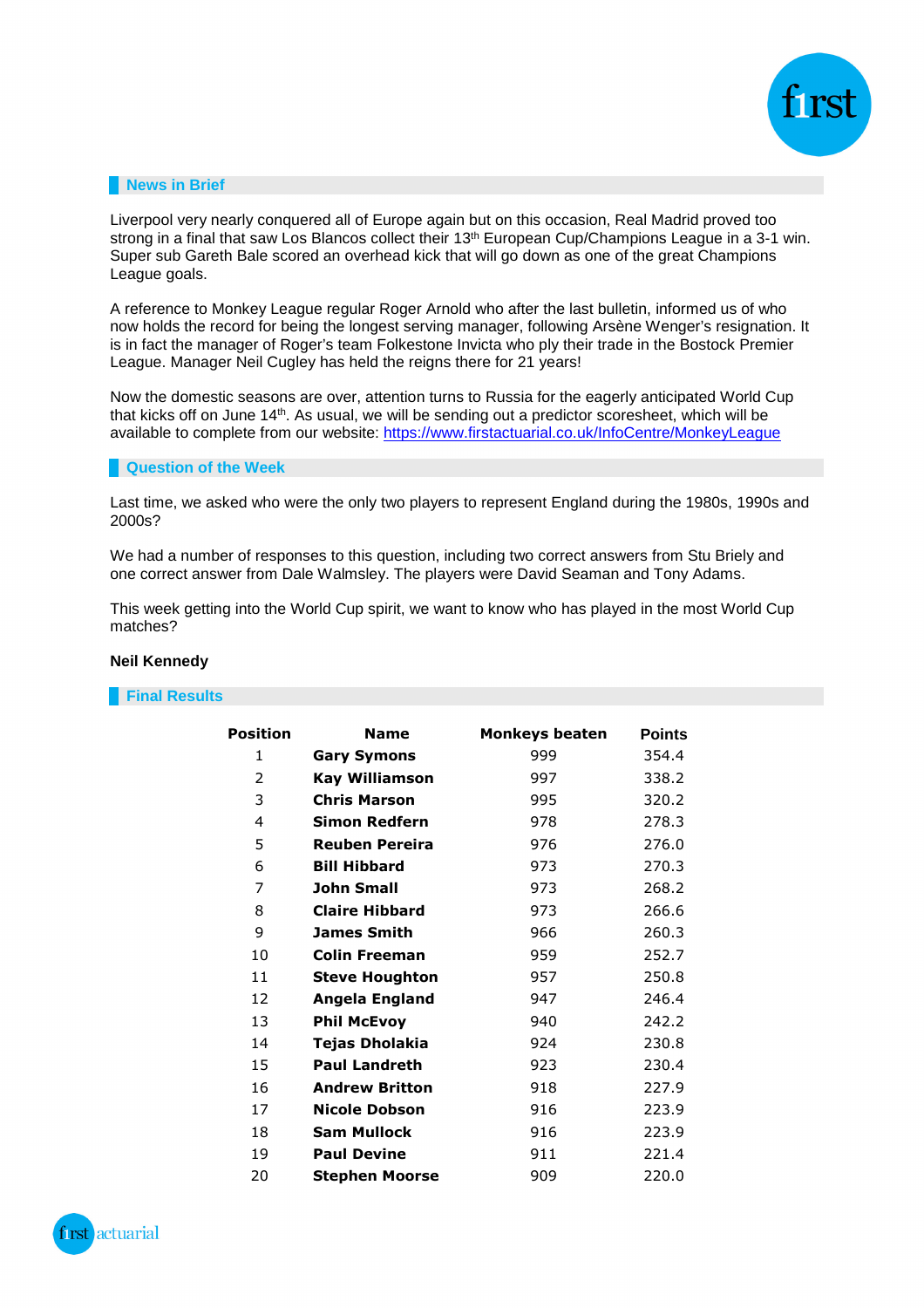

| Position | <b>Name</b>                          | <b>Monkeys beaten</b> | <b>Points</b> |
|----------|--------------------------------------|-----------------------|---------------|
| 21       | <b>Matt Such</b>                     | 905                   | 217.8         |
| 22       | <b>Lesley Denny</b>                  | 893                   | 211.5         |
| 23       | <b>Graham Edmonds</b>                | 882                   | 207.5         |
| 24       | <b>Jane Boorman</b>                  | 880                   | 206.8         |
| 25       | <b>Peter Norman</b>                  | 880                   | 206.2         |
| 26       | <b>Rob Lees</b>                      | 877                   | 204.7         |
| 27       | <b>Charles Goddard</b>               | 872                   | 202.8         |
| 28       | <b>Mel Wilson</b>                    | 870                   | 201.7         |
| 29       | <b>Lance Havell</b>                  | 862                   | 199.4         |
| 30       | <b>Eddie Hopkins</b>                 | 862                   | 198.8         |
| 31       | <b>Mike Mitchell</b>                 | 853                   | 193.5         |
| 32       | <b>Ryan Templeton</b>                | 853                   | 193.1         |
| 33       | <b>Ian Constable</b>                 | 849                   | 191.4         |
| 34       | <b>George Kirrin</b>                 | 846                   | 190.9         |
| 35       | <b>Toni Johnson</b>                  | 842                   | 188.6         |
| 36       | <b>Ian Walker</b>                    | 842                   | 188.5         |
| 37       | <b>Steven Pickles</b>                | 841                   | 187.7         |
| 38       | <b>Robert Young</b>                  | 839                   | 187.4         |
| 39       | <b>Philip Doggart</b>                | 831                   | 183.6         |
| 40       | <b>George Kennedy</b>                | 820                   | 179.4         |
| 41       | John Hope                            | 815                   | 178.7         |
| 42       | <b>Stewart Knowles</b>               | 815                   | 178.3         |
| 43       | <b>Paul Nixon</b>                    | 815                   | 178.0         |
| 44       | Jonathan Hugh                        | 812                   | 177.0         |
| 45       | <b>George Bilsby</b>                 | 805                   | 176.2         |
| 46       | <b>Dom Thurlow</b>                   | 805                   | 175.8         |
| 47       | <b>Ross McDonough</b>                | 801                   | 174.1         |
| 48       | <b>Liam McElligott</b>               | 780                   | 168.4         |
| 49       | <b>Kester Young</b>                  | 774                   | 166.7         |
| 50       | <b>Declan Keohane</b>                | 768                   | 165.5         |
| 51       | <b>Tim Jones</b>                     | 756                   | 162.4         |
| 52       | <b>Paul Moloney</b>                  | 753                   | 160.7         |
| 53       | <b>Chantelle Lomax</b>               | 731                   | 155.6         |
| 54       | <b>Tim Poil</b>                      | 730                   | 155.5         |
| 55       | <b>Richard Kotey</b>                 | 714                   | 151.9         |
| 56       | <b>Brendan O'Connor</b>              | 707                   | 150.2         |
| 57       | <b>Christopher</b><br><b>Daniels</b> | 707                   | 149.9         |
| 58       | <b>Emma Robinson</b>                 | 697                   | 146.7         |
| 59       | <b>Hilary Salt</b>                   | 682                   | 142.6         |
| 60       | <b>Stuart Briely</b>                 | 654                   | 136.7         |
| 61       | <b>Andrea Hope</b>                   | 648                   | 135.6         |
| 62       | <b>Will Riley-Gowling</b>            | 644                   | 134.5         |
| 63       | <b>Roger Arnold</b>                  | 643                   | 133.9         |
| 64       | <b>Bene't Coldstream</b>             | 620                   | 129.9         |
| 65       | <b>Dylan O'Reilly</b>                | 617                   | 129.5         |

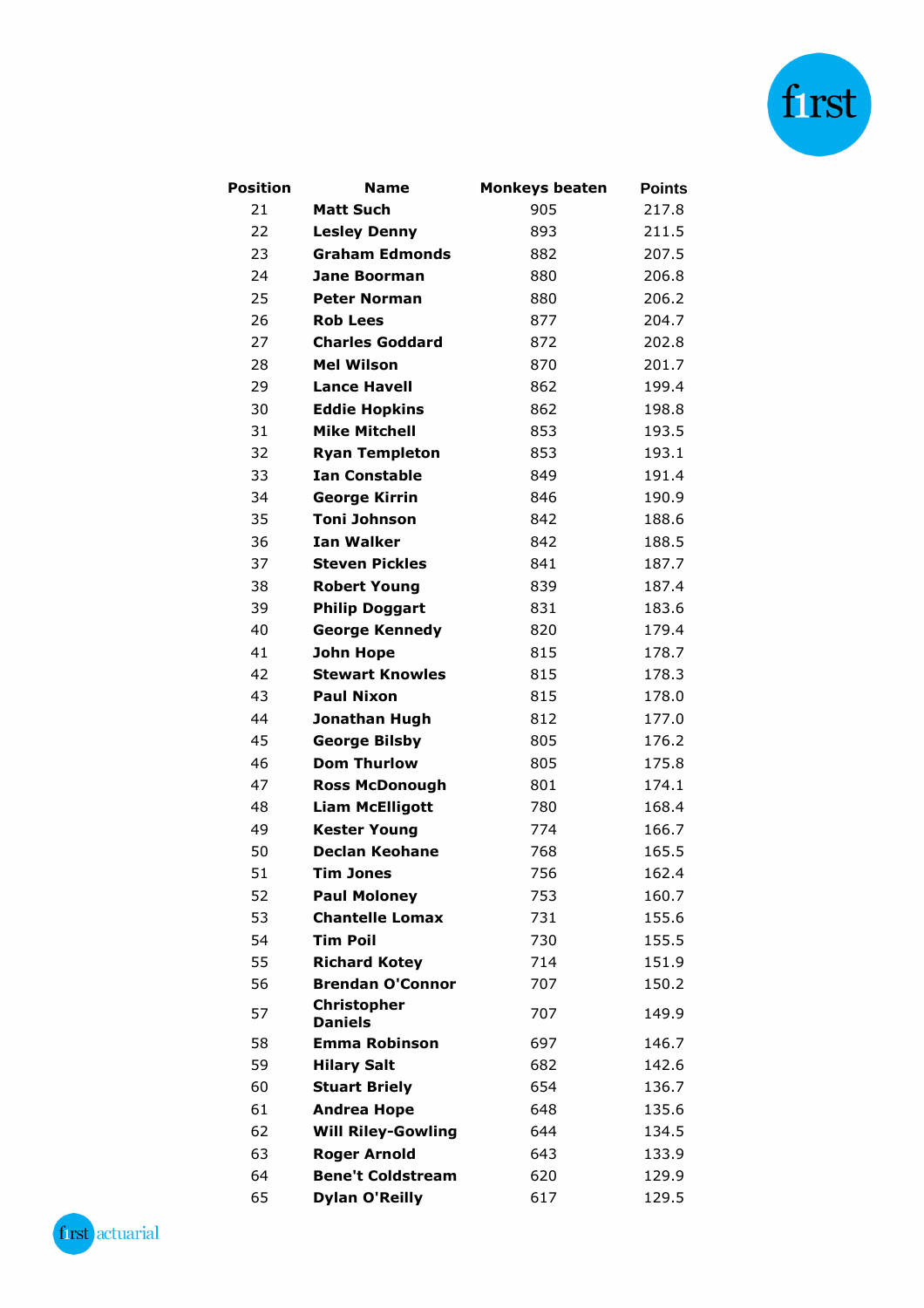

| <b>Position</b> | <b>Name</b>                  | <b>Monkeys beaten</b> | <b>Points</b> |
|-----------------|------------------------------|-----------------------|---------------|
| 66              | <b>Jenny Dean</b>            | 617                   | 129.4         |
| 67              | <b>Adul Fiddler</b>          | 615                   | 129.0         |
| 68              | <b>Ashara Peiris</b>         | 606                   | 127.3         |
| 69              | <b>Adam King</b>             | 602                   | 126.4         |
| 70              | <b>Emily England</b>         | 595                   | 122.3         |
| 71              | <b>Alan Smith</b>            | 571                   | 116.9         |
| 72              | <b>Annie Quinn</b>           | 564                   | 114.7         |
| 73              | <b>Daniel Jinks</b>          | 559                   | 113.6         |
| 74              | <b>Darren Goodall</b>        | 559                   | 113.5         |
| 75              | <b>James Allen</b>           | 557                   | 113.1         |
| 76              | <b>Dale Walmsley</b>         | 542                   | 110.5         |
| 77              | <b>Adam Robertson</b>        | 530                   | 108.3         |
| 78              | <b>Aaron Love</b>            | 527                   | 107.7         |
| 79              | <b>Max Mauchline</b>         | 514                   | 103.9         |
| 80              | <b>Keith Williams</b>        | 505                   | 102.3         |
| 81              | <b>Phil Sargent</b>          | 485                   | 98.1          |
| 82              | <b>Scott Harrison</b>        | 448                   | 89.7          |
| 83              | <b>Esther Goldberg</b>       | 447                   | 89.5          |
| 84              | <b>Steve</b><br>Higginbottom | 444                   | 88.0          |
| 85              | <b>Phil Leary</b>            | 427                   | 84.5          |
| 86              | <b>Stephen</b><br>Kilgannon  | 424                   | 83.6          |
| 87              | <b>Wendy Ludman</b>          | 420                   | 82.6          |
| 88              | <b>Andrew Pritchard</b>      | 392                   | 77.2          |
| 89              | Mike Booth                   | 388                   | 76.0          |
| 90              | <b>Dean McDonough</b>        | 386                   | 74.7          |
| 91              | <b>Sean Delaney</b>          | 376                   | 72.2          |
| 92              | <b>Doug Huggins</b>          | 371                   | 69.9          |
| 93              | <b>Duncan Carter</b>         | 357                   | 67.9          |
| 94              | Cristina Brebenar            | 345                   | 65.4          |
| 95              | <b>Leon Pachner</b>          | 342                   | 64.8          |
| 96              | <b>Natalie Ogden</b>         | 330                   | 62.5          |
| 97              | <b>Annie Targett</b>         | 320                   | 59.5          |
| 98              | <b>Craig Moran</b>           | 297                   | 54.8          |
| 99              | <b>Stan Hutchinson</b>       | 275                   | 49.6          |
| 100             | <b>Megan Sullivan</b>        | 275                   | 49.1          |
| 101             | <b>Mark Warnes</b>           | 272                   | 48.2          |
| 102             | <b>Andrew Hall</b>           | 269                   | 47.2          |
| 103             | David Bramham                | 267                   | 45.7          |
| 104             | <b>Martin Cable</b>          | 261                   | 45.2          |
| 105             | <b>James Hilton</b>          | 260                   | 44.8          |
| 106             | <b>Elaine Buckthorpe</b>     | 249                   | 42.8          |
| 107             | <b>Alex Mumford</b>          | 212                   | 32.6          |
| 108             | Jenny Mahtani                | 212                   | 32.4          |
| 109             | <b>Chris Chivers</b>         | 212                   | 32.3          |